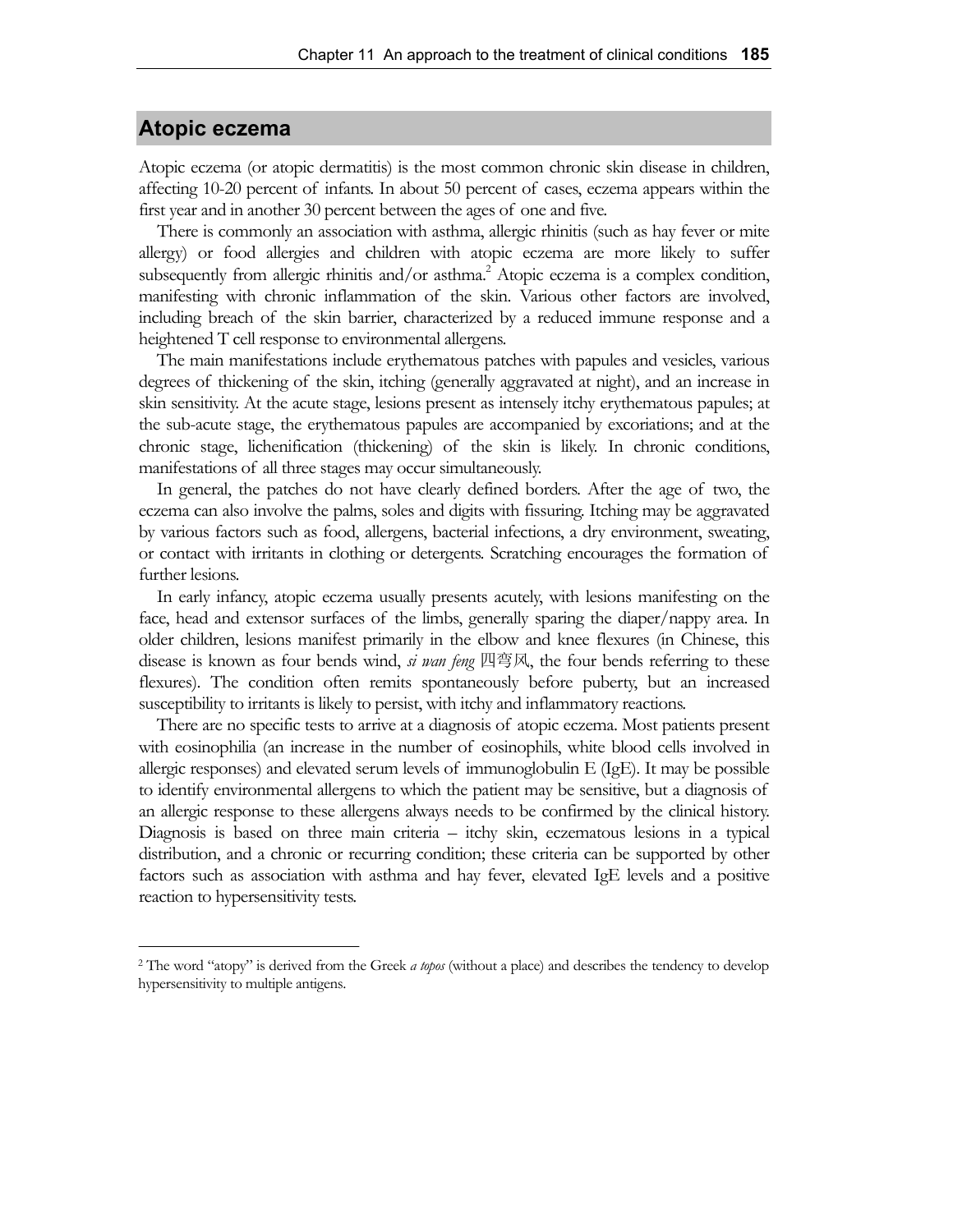## **Chinese medicine pattern identification and treatment principles**

According to Chinese medicine theory, the skin will suffer if it is not nourished appropriately, in other words if there are obstructions to the smooth circulation of qi and blood at the surface of the body. $3$ 

The core element in the pathogenesis of atopic eczema is to be found in a combination of dampness and phlegm obstructing the interstices of the skin (*cou li* 腠理), impeding the movement of qi and blood, and producing heat in the small superficial network vessels *sun luo* and *xue luo*. 4 Worsening of the condition during the night can be attributed to the fact that the circulation of qi and blood slows down during those hours of the day that belong to yin. The pattern is complicated by the presence of deep-lying heat and varying degrees of qi deficiency.

There is a saying in Chinese medicine that the Spleen is the source of formation of phlegm and the Lung is the receptacle holding phlegm (*pi wei sheng tan zhi yuan, fei wei zhu tan zhu qi* 脾为生痰之源, 肺为贮痰之器). Excess dampness and phlegm occur because the transformation function of Spleen qi is not sufficiently strong to send clear qi upward and there is a deficiency in the function of Lung qi in diffusing body fluids and sending them downward. Turbidity accumulates and is damp in nature.

Spleen qi is insufficient primarily because it is unable to cope with the demands placed on it; in a child, these demands are always very high. If at the same time there is a chronic condition of food accumulation (*shi ji* ), Earth is unable to transform sufficient amounts of qi derived from food and to separate the clear from the turbid. This can occur as a result of feeding the baby too much milk, weaning too rapidly or giving the wrong food, all of which are too much for the digestive processes to deal with.

Lung qi is often disturbed by latent  $(f\psi \notin \mathcal{L})$  pathogenic factors, external pathogens that have penetrated deeper into the body and have never been completely eliminated.

Dampness may also be aggravated by antibiotics, which are cold and therefore get rid of the heat produced by external pathogens but, in the process, facilitate the accumulation of dampness and its congealing into phlegm.

Phlegm is said to have the characteristic of reaching "the hundred locations", but in children it is more likely to accumulate at the surface of the body (and in the Lung, which is a sort of "interior surface").

Internal heat can be caused by the lingering of external pathogens that have penetrated deep into the body, by transformation of food accumulation (*shi ji* ), by the remnants of fetal toxins (*tai du*) or other toxins, or by emotional disturbances.

<sup>3</sup> See Julian Scott, 1999, pp. 343-357; Bob Flaws, 1997, pp. 197-199; Mazin Al-Khafaji, *Wind of the four crooks*, JCM, 2005.

<sup>4</sup> The system of network vessels (*luo* 络) forms a mesh of interconnections linking all the parts of the body together. Its smallest branches – the superficial network vessels (*fu luo* 浮络) – are the blood network vessels (*xue luo* 血络) and the grandchild network vessels (*sun luo* 孙络). "It is the *sun luo* that reach as far as the skin" according to chapter 56 of *Su Wen*, which also mentions *sun luo* and *xue luo* in chapter 63 in relation to pathogenic qi (*xie qi* 邪气) and cross needling (*miu ci* 缪刺).